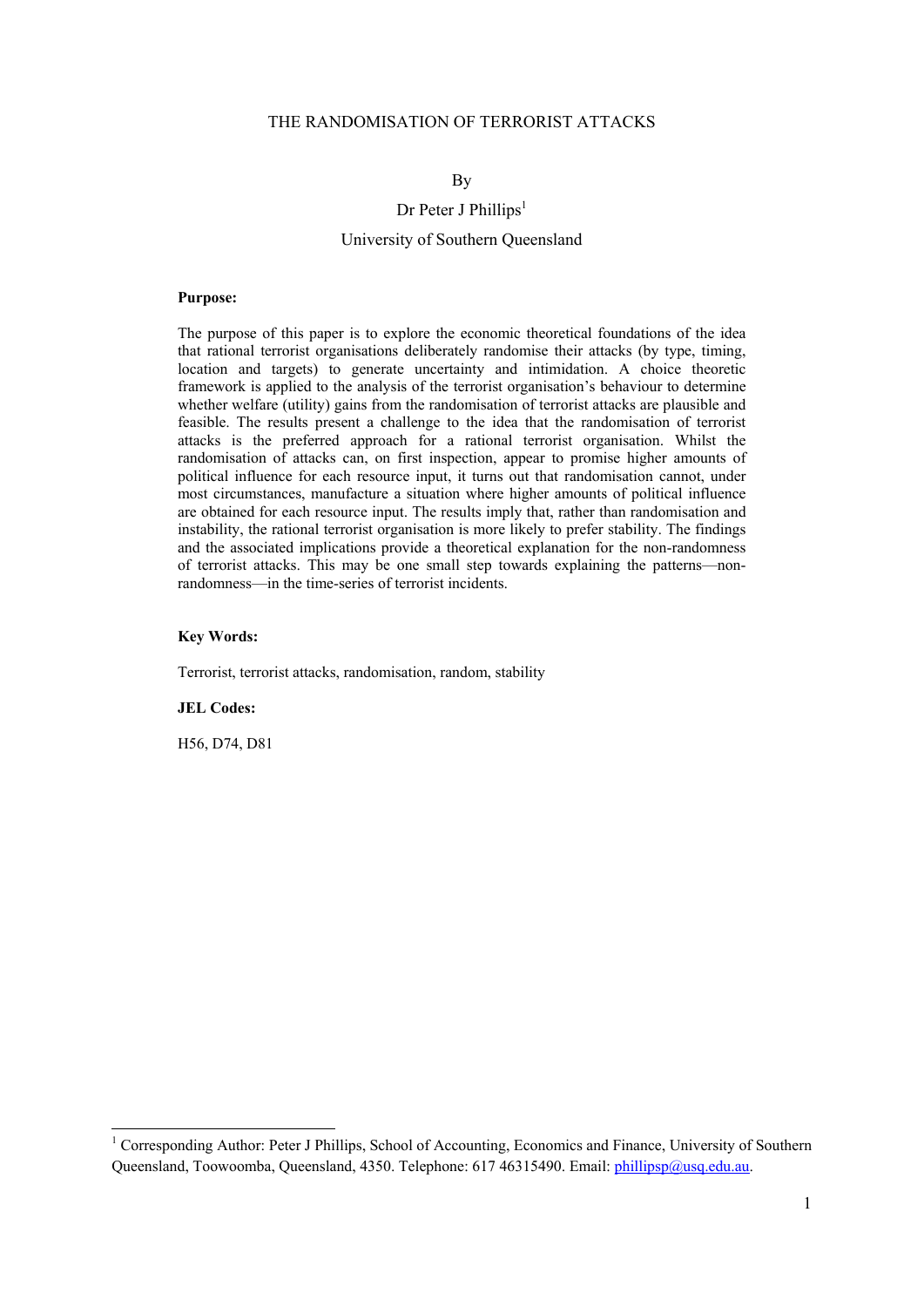#### I. INTRODUCTION

The purpose of this paper is to explore the economic theoretical foundations of the idea that rational terrorists or terrorist organisations deliberately randomise their attacks, presumably to create more uncertainty and intimidation. The rational terrorist organisation undertakes its operations in a manner calculated to maximise some objective function. The randomisation of attacks is a tactic that the terrorist organisation may deploy in pursuit of its goals. Whether or not the rational terrorist organisation can be expected to randomise attacks depends on whether the randomisation of terror attacks by the terrorist organisation contributes to the achievement of higher expected utility for the terrorist organisation and, what is somewhat more important, whether any potential improvements in expected utility are feasible. Analysis reveals that randomisation can produce welfare gains. However, it can only do so on the basis of infeasible 'price-of-terrorism vectors'<sup>i</sup>. There are, in general, no welfare gains available for the terrorist organisation that deliberately distorts the pattern of equilibrium by randomising the type, timing, location and target of its terrorist attacks.

It seems, at first, that the idea that the rational terrorist organisation randomises its attacks to create more uncertainty and intimidation can be accepted almost axiomatically. However, to do so relegates to the background a number of subtleties that characterise the terrorist organisation as a rational agent, the behaviour of the organisation in pursuit of the maximum of its objective function and the constraints that the environment confronts the organisation with. In this paper, the economic foundations of the idea that the rational terrorist organisation randomises its attacks are explored. It is shown that there is good reason to suspect that randomisation may yield utility gains for the rational terrorist organisation. This is only a preliminary result. When the matter is explored more fully it is discovered that whilst the rational terrorist organisation might experience welfare gains from attack randomisation, these gains can only be generated by infeasible price-of-terrorism vectors. Considering only the locus of feasible price-of-terrorism vectors, non-randomisation and stability is superior to randomisation and instability.

This paper is organised as follows. In Section II, the relevant literature is surveyed. Of particular interest are the extant contributions that deploy orthodox choice-theoretic analysis to terrorism and those contributions that present evidence of structure in the terrorism incident data. There has been relatively little direct analysis of the randomisation of terrorist attacks but the deliberate randomisation of terrorist attacks is mentioned in passing by some scholars. In Section III, the first part of the formal analysis is presented. This part of the paper shows that utility gains from randomisation and the attendant instability in the price-of-terrorism vectors are obtainable under particular conditions. In Section IV, however, the second part of the formal analysis shows quite clearly that utility or welfare gains are only possible on the basis of infeasible price-of-terrorism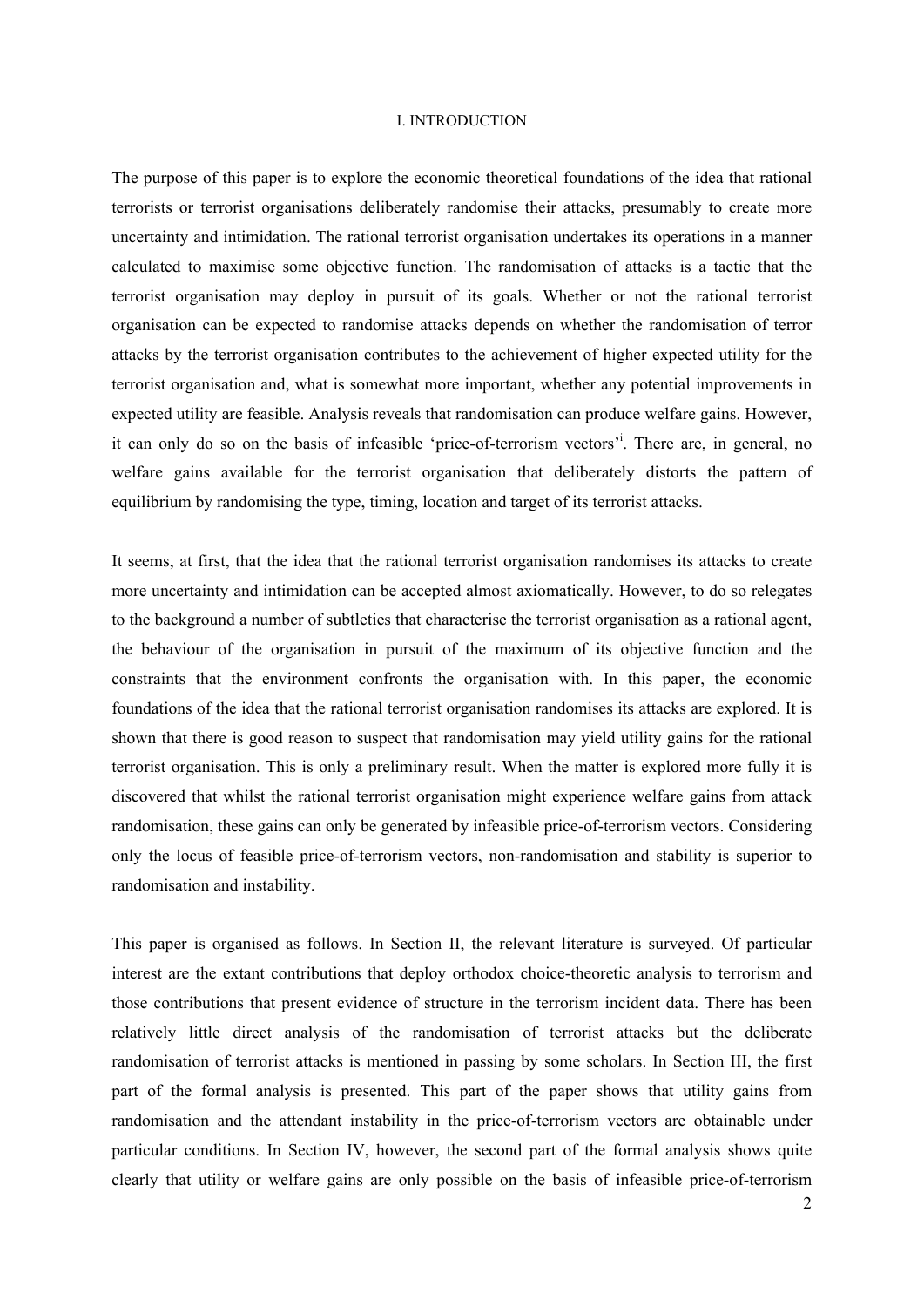vectors. The unstable price vectors that permit welfare gains are not feasible. Among the feasible price vectors, the stable equilibrium price vector is superior to any price vector that can be reached by distorting the pattern of equilibrium by the randomisation of terrorist attacks. In Section V, the implications of this finding are discussed and future areas for research are listed. Section VI concludes the paper.

#### II. THE LITERATURE

The randomisation (or non-randomisation) of terrorist attacks is salient to theoretical work that explores the behaviour of terrorists and terrorist organisations and empirical work that explores the time series of terrorist data. In this section, the relevant literature is surveyed and discussed with reference to the randomisation of terrorist attacks by terrorist organisations. The analysis contained in this paper does not represent a complete theoretical explanation for the cyclical structure of terrorist incidences that has been detected in empirical analyses. It might, however, represent a small first step towards such an explanation, particularly if an important prerequisite of a theoretical explanation for the structure exhibited by the time series of terrorist incidences is to provide an economic theoretical foundation for the proposition that rational terrorist organisations will not, in general, prefer the randomisation of attacks or experience welfare gains from the instability that may attend the randomisation of terrorist attacks.

Terrorist organisations may randomise their attacks such that each attack (type, timing, target, location) is independently and identically distributed or, at least, appears to be distributed as such. According to Arce M. and Sandler (2005, p.183), "By simulating randomness, terrorists create an atmosphere of fear where everyone feels vulnerable, thereby extending their sphere of influence as far as possible." Enders and Sandler (2002, p.146) note, "Terrorists choose their targets to appear to be random, so everyone feels at risk—when getting on a plane, entering a federal building, or strolling a market square." If terrorist organisations are both willing (because doing so contributes to the achievement of some objective) and able to randomise their terrorist attacks, the time series of terrorist attacks would exhibit a randomness of attack type, timing, target and location. A terrorist incidences time series that is characterised by a unit root or random walk implies that attack numbers could drift high or low with no tendency towards an equilibrium related to resource constraints, the political environment and the objectives of the terrorist organisation.

Juxtaposed against the possible randomisation of terrorist attacks by terrorist organisations is the empirically established stylised fact that the terrorism incident time series data exhibits structure. There are cycles in terrorist attacks and there are particular groups that are over-represented—are targeted more frequently than one would expect if attacks were purely random—among terrorist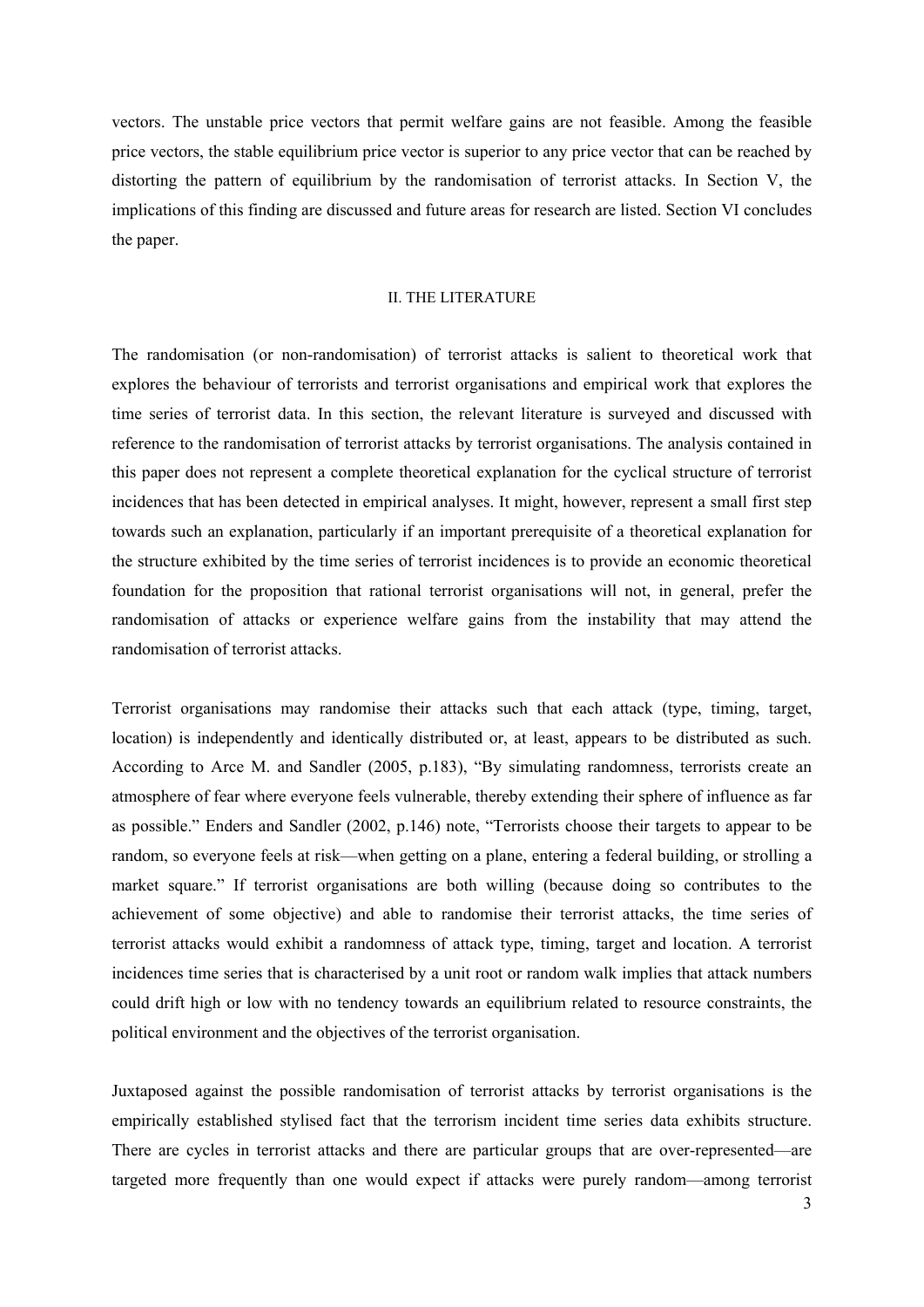targets. A number of studies have detected structure in the time series of terrorist incidences. Mickolus (1980; 1983) argued that the terrorist incident time series is characterised by 24-month cycles and particular attack types are characterised by long-wave cycles. Im, Cauley and Sandler (1987) detected 28-month cycles for terrorist incidences and cycles of varying duration for particular terrorist attack types. Weimann and Brosius (1988) argued that there is a cycle or wave structure within the monthly terrorism incidences data. These earlier studies are augmented by the empirical analysis of Enders, Parise and Sandler (1992) and Enders and Sandler (2002). Both of the investigations present evidence of structure within the terrorism time series data. They do so by deploying some more advanced econometric tools.

Using spectral analysis, Enders, Parise and Sandler (1992) detected a cycle of 7.2 quarters duration in the terrorist incidences time series. This cycle was repeated for terrorist bombings while cycles of 18 quarters were found to characterise hostage events and assassinations. Cycles of 3.6 quarters characterise threats and hoaxes. Some attack types, especially hostage-taking, exhibit linear trend. Non-linear trend characterises assassinations. Enders and Sandler (2002) deploy threshold autoregression (TAR) and Fourier analysis to investigate patterns in the terrorist incidences time series data. These more advanced econometric techniques generated important insights regarding nonlinearities, persistence and 'turning-points' that characterise the terrorist incidences time series data. For example, the persistence of regime switches or shocks, perhaps created by a change to security policy, depends upon whether the shock occurs during a time when terrorist incidences are 'running high or low'. Although the analysis of terrorism time series data is an ongoing research program, defence economists have been able to provide significant evidence of cycles and structure. It is likely that future investigations will refine rather than overturn this finding.

The application of theoretical economics, particularly choice theoretic frameworks, to the analysis of terrorist behaviour presents the terroristic agent as a rational economic agent responding to costs and incentives in the course of maximising an objective function<sup>ii</sup>. Such analysis, which can be found in Landes (1978), Sandler, Tschirhart and Cauley (1983), Enders and Sandler (2002), Frey and Luechinger (2003) and Phillips (2005; 2009), implies that rather than being random events, terrorist attacks are carefully calculated and designed to achieve a political objective. The type, targets and locations all respond to incentives and costs or, as Phillips (2009) suggests, return-risk tradeoffs and return covariances. This formal economic analysis implies that a more likely scenario is that, at most, terrorist organisations attempt to simulate randomness rather than undertake completely random terrorist attacks. Although the potential subtlety that terrorist organisations may introduce into the structure of their attacks in attempting to simulate randomness may extend almost indefinitely, the rational actor models of orthodox economic theory applied to terrorist behaviour lead the economist to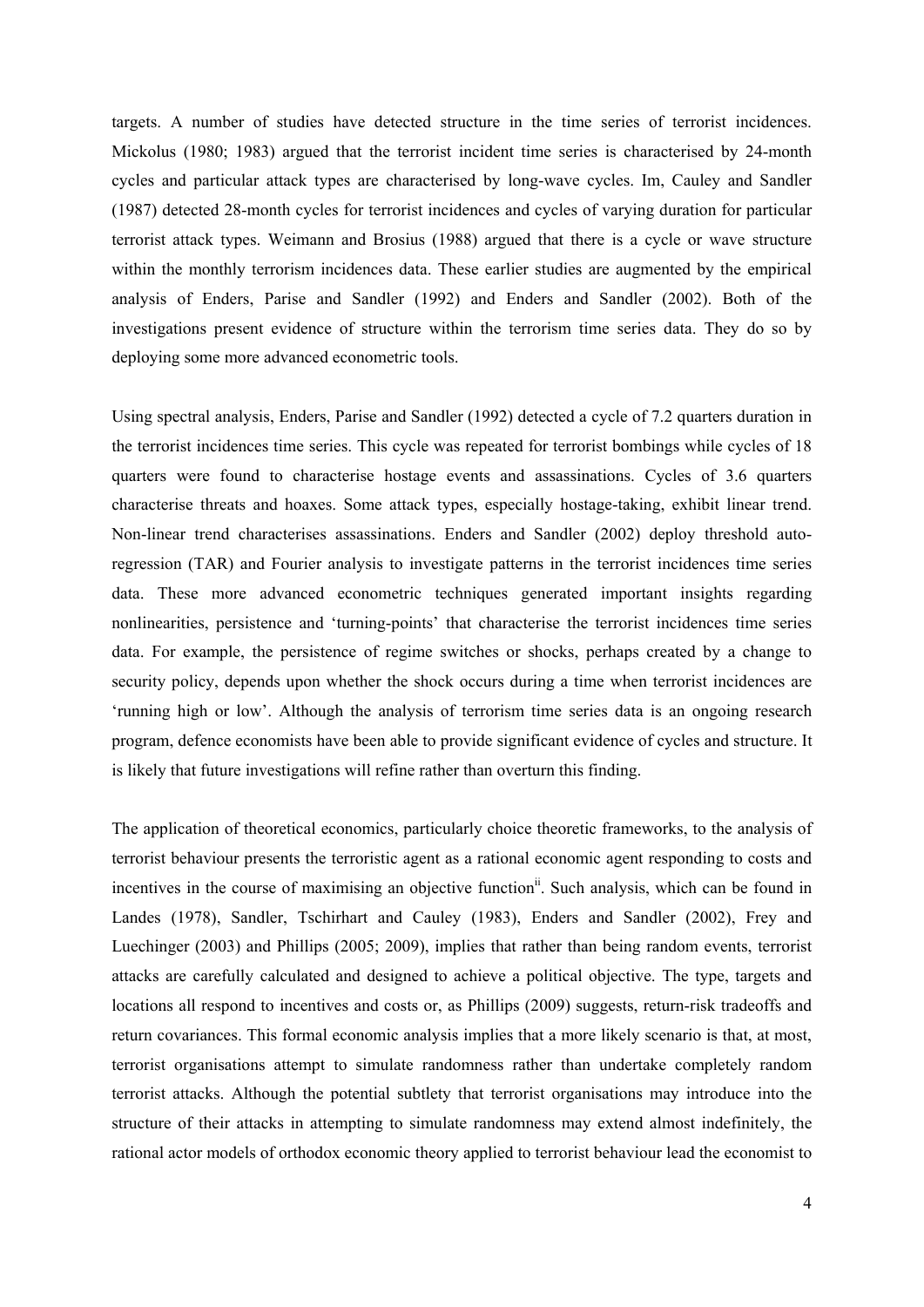expect the terrorist attacks perpetrated by the rational terrorist organisation to be more likely to exhibit structure rather than be characterised by randomness.

Both theoretical and empirical analysis of terrorist behaviour implies or lends support to the proposition that the defence economist can expect to find structure in the time series of terrorist attacks. Empirical studies have detected a cyclical structure in the aggregate terrorist attack time series data and within the data for particular types of attack. Other empirical facts support this finding. For example, Enders and Sandler (2002, p.151) state, "If this randomness of victims was great, then the large number of U.S. victims—who are the intended target on average of about 40% of all transnational acts—would not consistently characterise the data totals each year." This sits slightly uneasily with the apparently logical and seemingly common-sense proposition that the rational terrorist organisation will randomise attacks in order to create uncertainty and intimidation. In the subsequent sections of this paper, the economic theoretic foundations of the randomisation of terrorist attacks by terrorist organisations are explored.

This paper represents a contribution to the literature that has been surveyed in this section. This paper presents an analysis that builds on the utility-theoretical foundations of the analysis of terrorist behaviour that were established in papers by Landes (1978) and, especially, Sandler, Tschirhart and Cauley (1983) and deployed in many subsequent studies such as Enders and Sandler (2002) and Frey and Luechinger (2003). The basic question that motivates this analysis is whether terrorist organisations that randomise their attacks generate higher utility across two periods than if their attacks remain stable at the pattern of equilibrium. By deploying a utility-theoretical framework similar to the one used by Frey and Luechinger (2003), the two-period utility of a terrorist or terrorist organisation is analysed to determine whether the randomisation of terrorist attacks has economictheoretical foundation. Whilst welfare gains might be generated by randomisation and instability, the terrorist organisation cannot feasibly manufacture these welfare gains by randomising their attacks. Among the feasible price-of-terrorism vectors, the stable equilibrium vector is superior to unstable price vectors.

## III. THE RATIONALE FOR RANDOM ATTACKS

Assume that the terrorist organisation and its context is described by a simple choice-theoretic model similar to the one outlined by Frey and Luechinger (2003) in their analysis of deterrence policy. The Frey and Luechinger (2003) model depicts a single-period budget constraint and indifference curve for the terrorist organisation with equilibrium at the tangency of the two curves. Although the model is exceedingly simple, it permits a relatively wide range of actions to be investigated and analysed purely theoretically. The Frey and Luechinger (2003) model describes the terrorist organisation's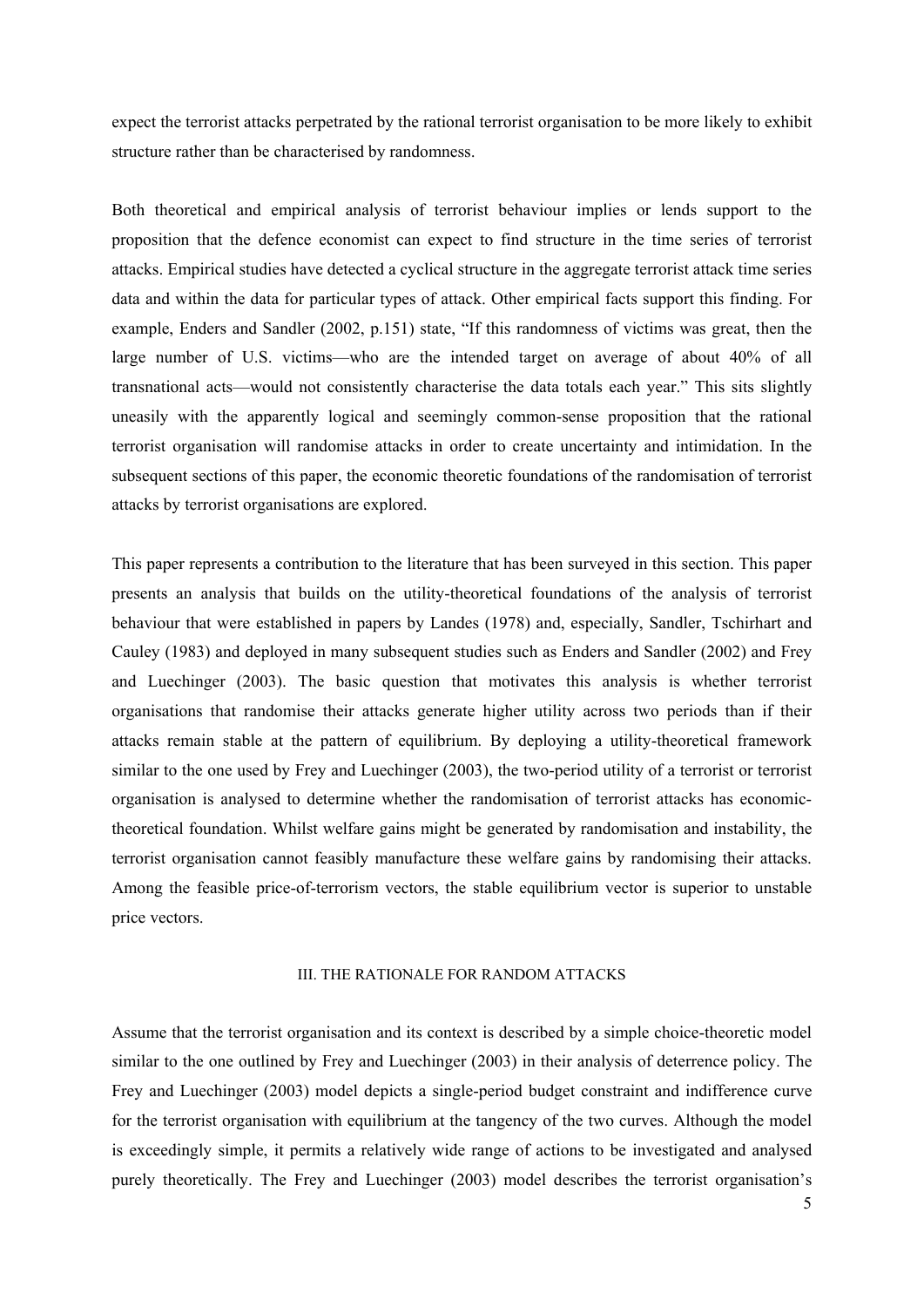equilibrium choices between 'other activities' and terrorism. By analysing changes to the indifference curve and the budget constraint, the model can be used to analyse the reactions of the terrorist organisation to changing incentives and costs. For example, if terrorism becomes more costly relative to legal activities, the terrorist organisation may switch its attention to non-terrorist activities in order to achieve their political and economic objectives.

## INSERT FIGURE ONE ABOUT HERE

For the purposes of this investigation, a model similar to the Frey and Luechinger (2003) model is used to describe the behaviour of a representative terrorist organisation. The terrorist organisation has an indifference curve depicting preferences for political influence in two periods. The terrorist organisation faces a constraint on the amount of political influence that is available to it in either period. The slope of the constraint in two-period space depicts the relative prices confronting the terrorist organisation. The relative prices indicate to the organisation the amount of resources that must be given up to acquire political influence in either period. In essence, then, the model is very similar to the one constructed by Frey and Luechinger (2003). However, the model deployed in the analysis undertaken in this section is extended to a two period (intertemporal) construction and the terrorist organisation's choice involves intertemporal allocation of resources to terrorist activities in order to obtain an amount of political influence in each period. This will be made explicit as the analysis proceeds.

Within a basic choice theoretic framework similar to the one described by Frey and Luechinger (2003), the rationale for the randomisation of terrorist attacks, from the terrorist organisation's point of view, may be formally stated. The terrorist organisation exchanges resources for political influence by undertaking terrorist attacks<sup>iii</sup>. A price vector, describes the 'prices' (measured in terms of the resources given up) at which the terrorist organisation initially exchanges resources for political influence in periods 1 and 2

$$
P^a = [P_t^a], \quad t = 1, 2
$$

There is a political influence vector that describes the quantity of political influence acquired by the terrorist organisation in periods 1 and 2

$$
\left[Z_t^a\right], \quad t=1,2
$$

The terrorist organisation gives up resources for political influence, paying  $P^a Z^a = \sum P_t^a Z_t^a$ *a*  $P^a Z^a = \sum P_t^a Z_t^a$ . This is a component of the specification of the position and slope of the budget frontier. With the total amount of political influence available equal in each of two periods, the intertemporal budget frontier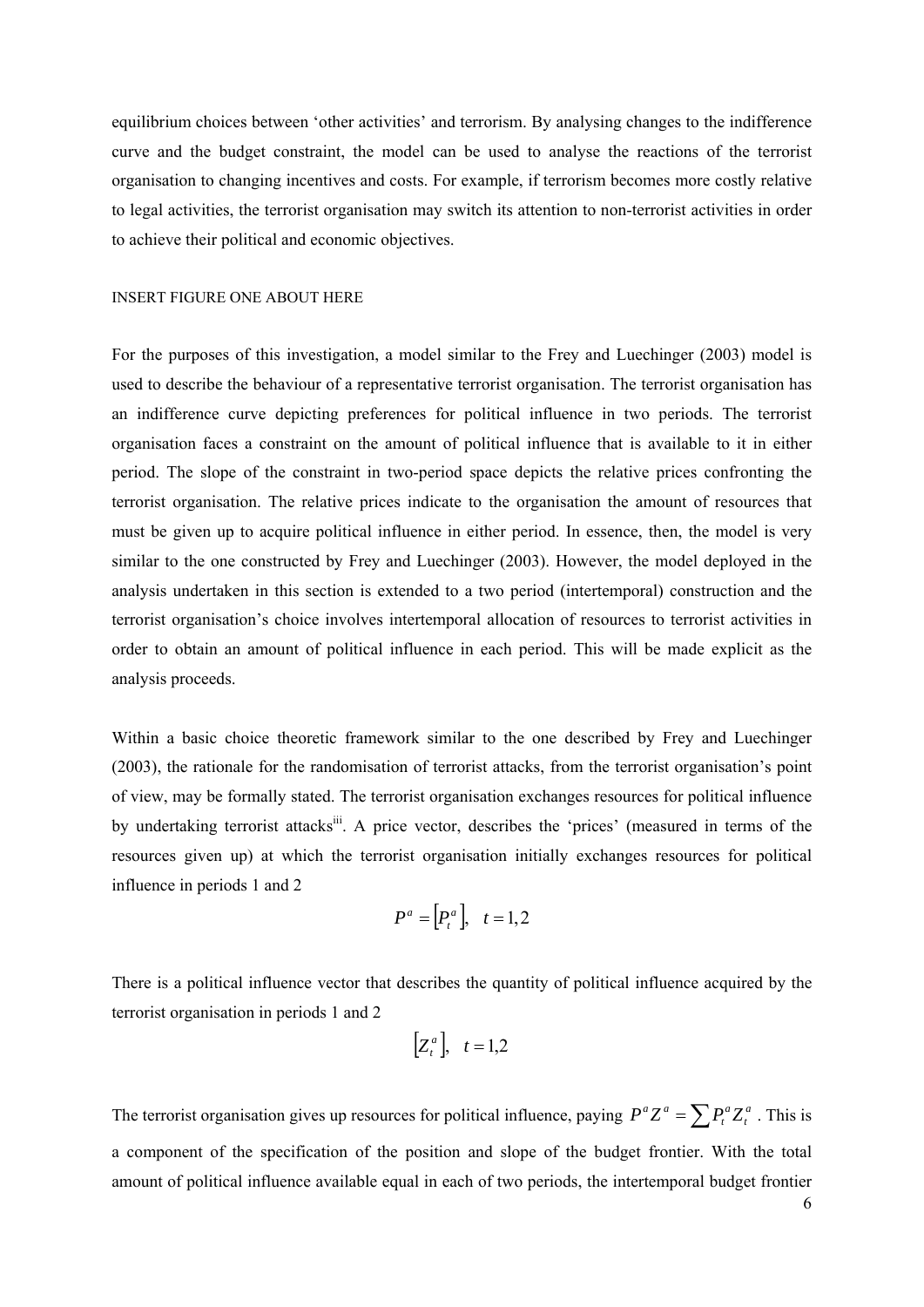under conditions of perfect price stability is depicted geometrically by a 45°-sloped line in two-period space.

#### INSERT FIGURE TWO ABOUT HERE

Under these conditions and with no exogenous shocks, equilibrium established at the tangency of the budget frontier and the terrorist organisation's indifference curve is stable. Any other point of intersection between the terrorist organisation's indifference curve and the budget frontier is characterised by an unstable price vector (because of the tendency towards equilibrium). In the absence of exogenous destabilising shocks, stability or instability of the price vector is then generated (endogenously) by the actions of the terrorist organisation. Stability is the case where the price vector  $P^a$  is a stable price vector  $(p_1 = p_2)$  and the political influence vector  $Z^a$  must, under such conditions, represent equal quantities of political influence  $(z_1 = z_2)$  acquired by the terrorist organisation. The terrorist organisation may manufacture instability in the price vector by randomising the type, timing, location and targets of its terrorist attacks. That is, by distorting the pattern of equilibrium and moving up and down the budget frontier.

#### INSERT FIGURE THREE ABOUT HERE

The question is whether the stable price vector  $P^a$  where  $(p_1 = p_2)$  (point A in Figure Three) or an unstable price vector  $P^b$  where  $(p_1 \neq p_2)$  makes the terrorist organisation better off. To arrive at an answer to this question requires an application of Samuelson's (1972, pp.476-477) theorem. Assume that the stable price vector confronting the terrorist organisation is replaced with a new unstable price vector with a mean that is the same or lower as that which characterises the stable price vector. A simple calculation using arbitrary prices and quantities reveals that the terrorist organisation will be

better off (provided that  $P^a Z^a = P^b Z^b$ )<sup>iv</sup> because  $\frac{P^b Z^a}{P^b Z^b} < 1 = \frac{P^b Z^b}{P^a Z^a}$  $b \rightarrow b$ *b a*  $P^aZ$  $P^bZ$  $P^bZ$  $\frac{P^b Z^a}{\frac{1}{2} + P^b Z^b}$  =  $\frac{P^b Z^b}{\frac{1}{2} + P^b Z^b}$  implies that the  $Z^b$  from the unstable price vector  $P^b$  where  $(p_1 \neq p_2)$  is better than the constant  $(z_1 = z_2)$  of the stable price vector (Samuelson 1972, p.477). The terrorist organisation experiences welfare gains from a situation where the rate at which it can exchange resources for political influence is unstable. This is the formal statement of the rationale for the randomisation of terrorist attacks.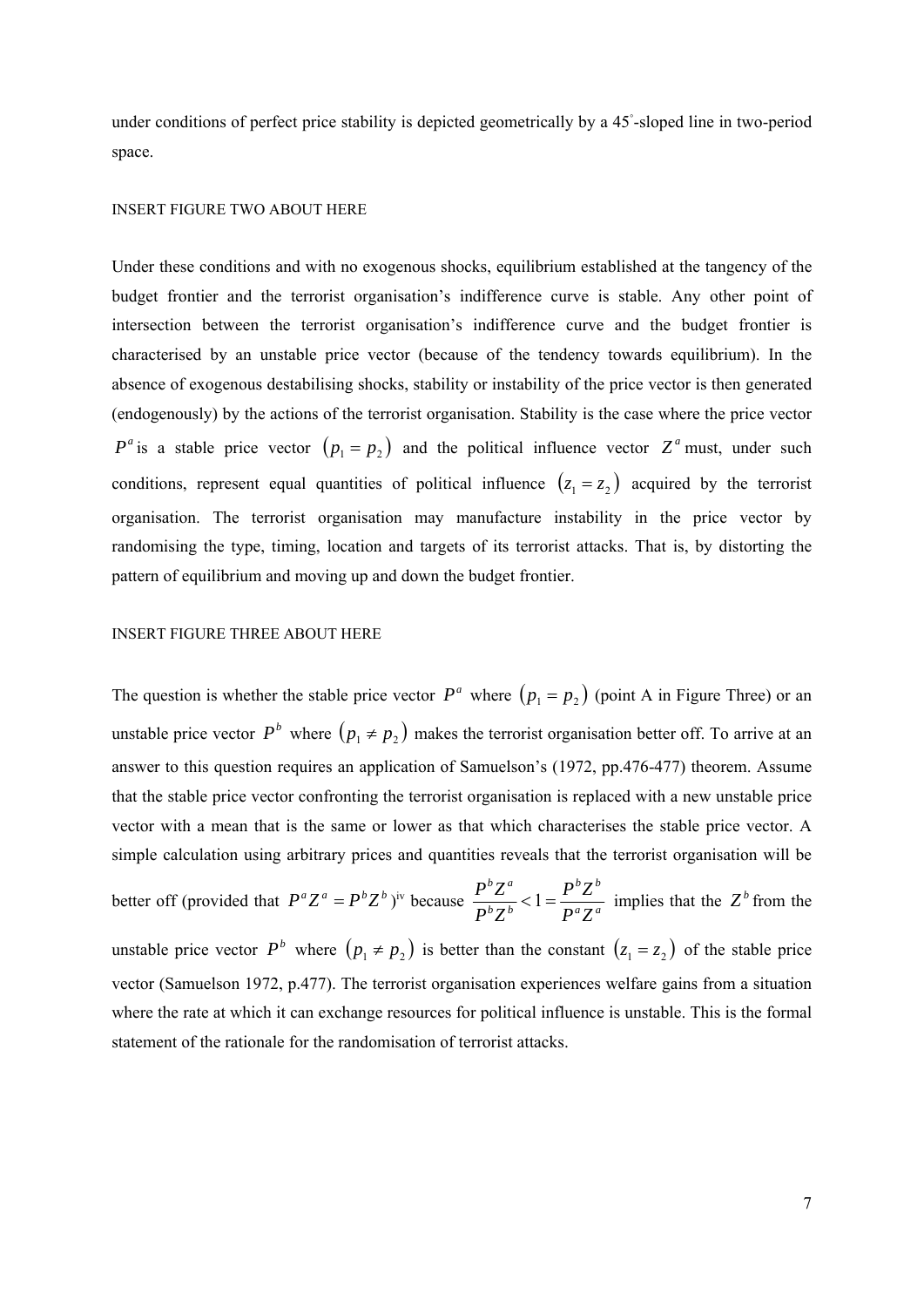#### IV. FEASIBLE BENEFICIAL RANDOMISATION

The theorem, for which a proof was provided (Samuelson's 1972 theorem and proof) in the previous section, is analogous to the classic and controversial price stability theorem first presented by Waugh (1944). Unfortunately, the theorem suffers from a serious weakness. This weakness is that at feasible points—points within or on the budget frontier—of price instability (such as points B and C in Figure Three but any point other than point A), the unstable prices must average out to a higher amount than the prices of the stable price vector. The instability manufactured by the distortion of the pattern of equilibrium by the randomisation of terrorist attacks must result in a situation where the terrorist organisation is required to exchange a greater amount of resources for each unit of political influence than if the price vector had been characterised by stability. The randomisation of terrorist attacks cannot feasibly manufacture a situation where less or the same amount of resources can be exchanged for an equal or greater amount of political influence. The stable price vector with no randomisation is the superior situation for the rational terrorist organisation.

The unstable prices generated by randomisation cannot be superior to the stable price vector even when the stable price is a simple mean of the unstable prices. A situation where the unstable prices generated by randomisation are superior to the stable price vector is not feasible. Consider the simple geometry presented in Figure Four. The diagram depicts an intertemporal budget constraint where the terrorist group obtains a quantity of political influence in Period One and Period Two. The terrorist organisation can create instability by randomisation of attacks and move away from the stable Point A. Only at a point such as Point B, which fulfils the condition  $P^a Z^a = P^b Z^b$ , does the terrorist organisation experience an unstable situation where resource inputs yield a higher amount of political influence per unit of input. Only at a point such as Point B do the unstable prices average out at a mean equal to the price that characterises the stable price vector. Point B, of course, is not feasible because it lies beyond the budget frontier. Another point, Point C, is also characterised by instability but is feasible. However, a point such as Point C, which is unstable and feasible, is inferior to the stable equilibrium point A (lies on a lower indifference curve) and cannot result in the terrorist organisation obtaining more political influence with the same amount of resource input. This is Samuelson's Figure One (1972, p.479).

## INSERT FIGURE FOUR ABOUT HERE

The randomisation of terrorist attacks by terrorist organisations is thought to be a rational strategy that generates uncertainty and greater intimidation (and, thereby, greater political influence for the terrorist organisation). This may be expressed formally as the distortion of the pattern of equilibrium and the creation of instability in the price vector that describes the rate at which the terrorist organisation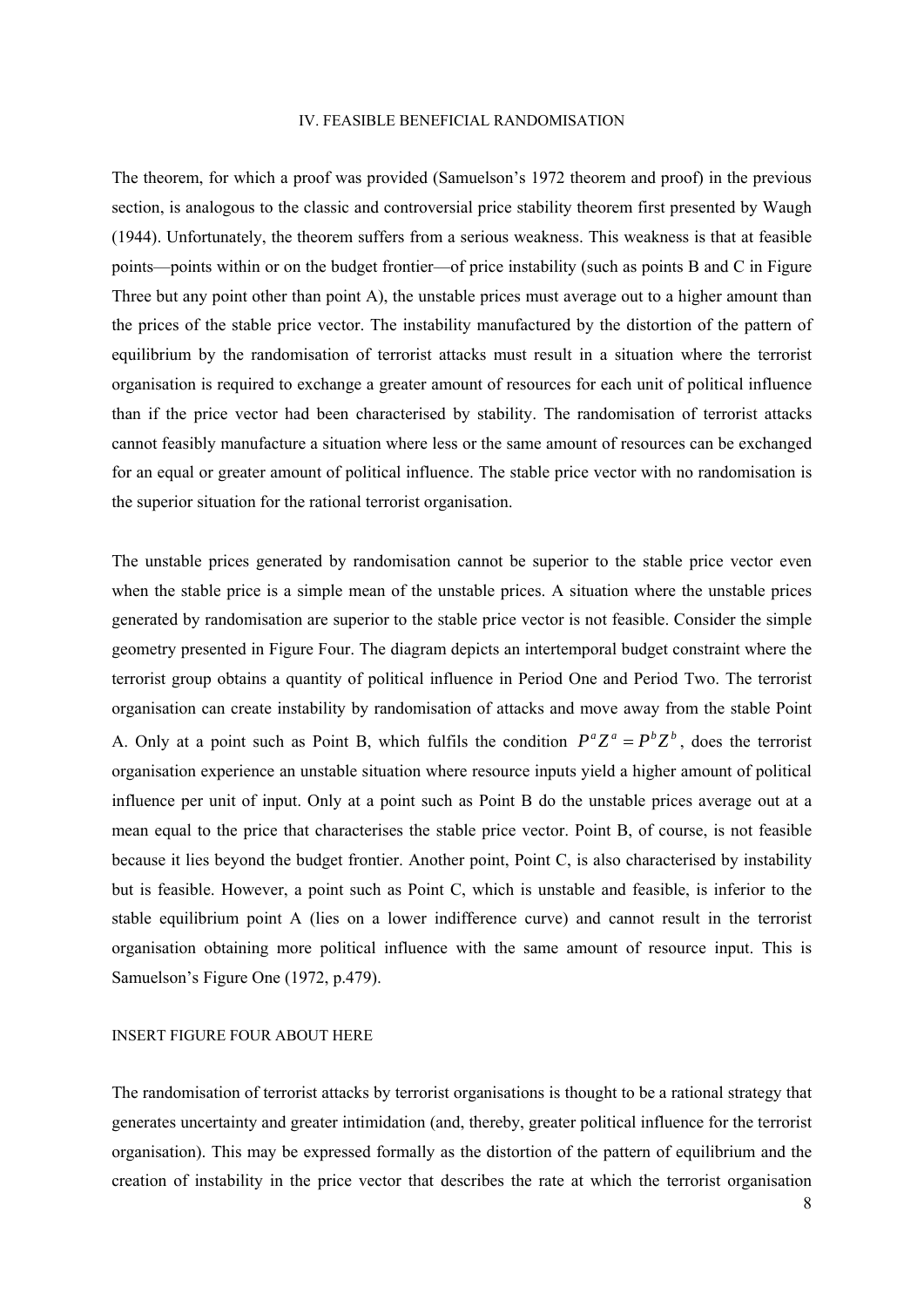exchanges resources for political influence via terrorist attacks. Upon first inspection, this formal statement appears to add support to the idea that the rational terrorist organisation randomises its attacks. However, closer inspection reveals that, whilst manufactured instability of the price vector through randomisation may generate a situation where the terrorist organisation can exchange the same amount of resources for a higher amount of political influence (or obtain more political influence with the same amount of resources), the points of instability where this result prevails are not feasible. Feasible points of instability are inferior to the equilibrium characterised by stability. There are no welfare gains to instability through randomisation.

## V. DISCUSSION AND IMPLICATIONS

Within the simple choice theoretical framework developed in this paper, the randomisation of attacks by terrorist organisations will not result in welfare gains for the terrorist organisation. The rational terrorist organisation will not pursue a policy of randomising its attacks. The randomisation of attacks and the consequent disturbance of the pattern of equilibrium promises to generate welfare gains—a situation where the terrorist organisation obtains more political influence with a given endowment of resources. However, welfare gains of this nature only attend unstable price vectors that are not feasible. When only the feasible set of unstable price vectors are considered, the terrorist organisation will not, in the analytical context expounded herein, obtain welfare gains by manufacturing price instability by randomising its terrorist attacks. The implication of this analytical-theoretical result is that both defence economists and security agencies can expect the evolution of terrorist attacks to exhibit structure, however subtle and seemingly random it may first appear.

For governments and their security agencies there is a more significant implication. If security policy and security measures force the terrorist organisation to distort the pattern of equilibrium, the terrorist organisation will, in general, experience welfare losses. Unlike the Frey and Luechinger (2003) analysis where policy changes may be depicted as changes in the position or slope of the budget frontier, the analysis presented in the previous sections of this paper implies that the government and its agencies need only cause the terrorist organisation to distort its intertemporal allocations of resources to terrorist attacks—move away from the equilibrium point A—to generate welfare losses for the terrorist organisation. Although the model presented herein is only a two-period, single good (political influence) model where the good is obtained by undertaking terrorist attacks, it depicts a situation whereby government security policy, by distorting the pattern of equilibrium, produces welfare losses for terrorist activity in general. Extant analysis tends to focus on particular security measures (for example, airport security). Although such measures are narrowly targeted, if they distort the pattern of intertemporal equilibrium, welfare losses for the terrorist organisation are the result (even if resources are redeployed to other attack types).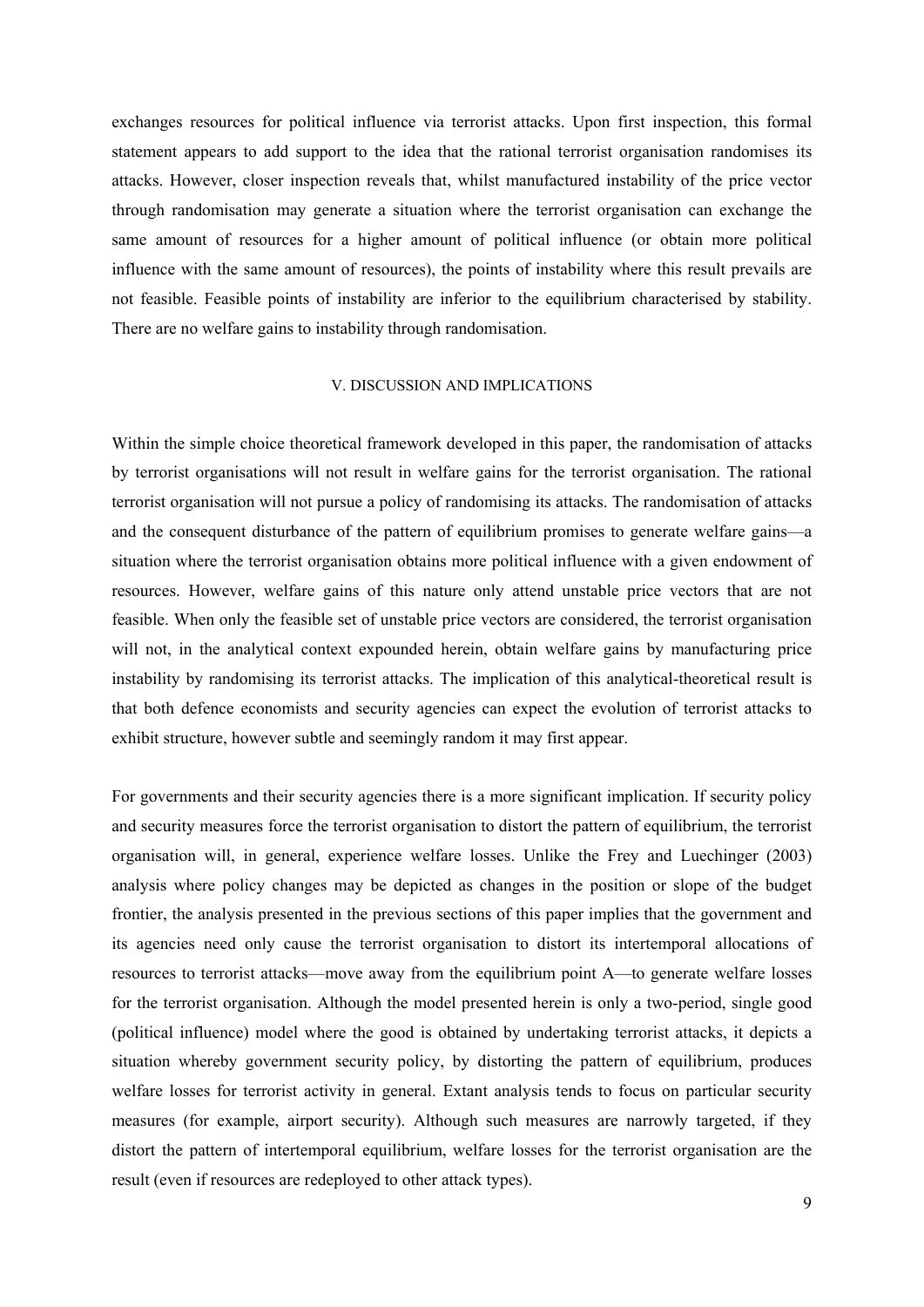The provision of theoretical structure to the empirical findings arising out of research into the terrorist incidences time series data represents an important ongoing research program. There are many avenues for future research. Focussing solely on extensions to the analysis presented in this paper, some potential areas for future research may be stated as follows. First, the model can be extended to incorporate uncertainty and the risk preferences of the terrorist organisation. In general, the basic conclusion will hold. Newbery and Stiglitz (1979; 1982) show that the presence of exogenous shocks may result in a situation where destabilisation makes the economic agents *better* off. This could be explored in the context of terrorism by introducing the government security agencies as a 'destabilisation authority'. It is unclear, however, whether the Newbery and Stiglitz analysis will apply analogously to terrorism without introducing a production function for political influence to extend the exchange economy construction presented in this paper. This may be particularly difficult to achieve. The second, and likely more fruitful avenue for future research, lies in the extension of the model presented in this paper to *T* time periods and the introduction of multiple heterogeneous attack types. The objective of such research is to construct a model of intertemporal equilibrium and a more general proof of the conclusion that the rational terrorist organisation will not distort the pattern of equilibrium by randomising its attacks.

#### VI. CONCLUSIONS

The randomisation of terrorist attacks by the terrorist organisation is thought to be a strategy designed to create uncertainty and intimidation. The rational terrorist organisation seeks to maximise some objective function. The randomisation of attacks, whilst perhaps creating some uncertainty and intimidation, may not be behaviour consistent with the maximisation of the relevant objective function. This paper presents a challenge to the idea that terrorist organisations deliberately randomise their attacks. Using a simple intertemporal choice-theoretic framework, it is shown that the price stability theorems of Samuelson (1972) can be applied to the analysis of the randomisation of terrorist attacks. The distortion of the pattern of equilibrium by deliberately randomising the type, timing, location and target of attacks can generate welfare gains for the terrorist organisation only when infeasible price vectors—describing the price in terms of resources given up in exchange for a quantity of political influence—are considered. The distortion of the pattern of equilibrium by switching between (feasible) price vectors cannot create welfare gains for the terrorist organisation. The analysis implies that structure rather than randomness will characterise the evolution of terrorist attacks. Extensions to the analysis contained in this paper may constitute steps towards a theoretical explanation for the patterns and structures detected in the time series of terrorist attacks. This is a tantalising prospect for future research.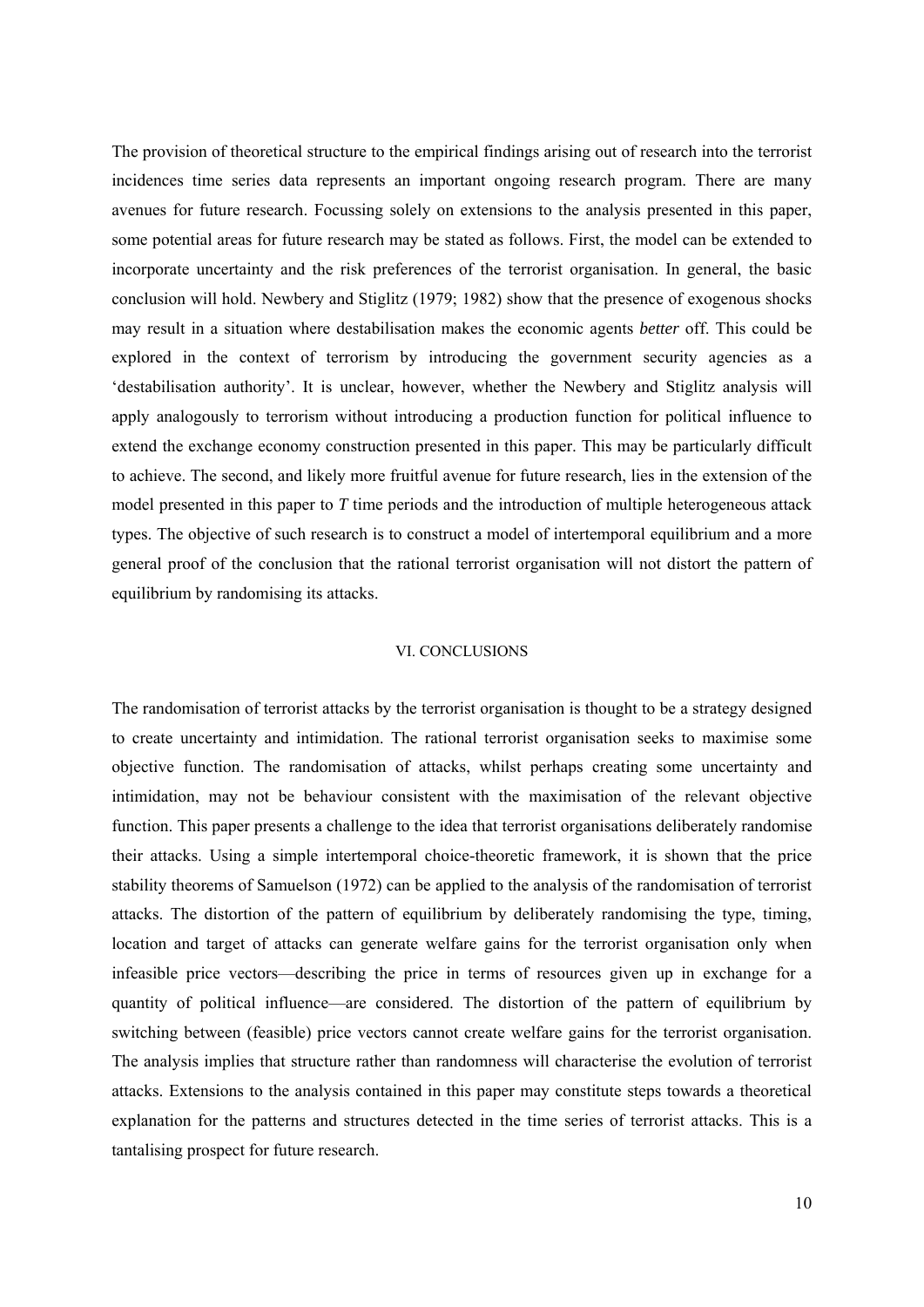## **References**

- Arce M., D.G. and Sandler, T. (2005), "Counterterrorism: A Game-Theoretic Analysis," *Journal of Conflict Resolution*, **49**, No.2, pp.183-200.
- Enders, W., Parise, G.F. and Sandler, T. (1992), "A Time-Series Analysis of Transnational Terrorism: Trends and Cycles," *Defence Economics*, **3**, pp.305-320.
- Enders, W. and Sandler, T. (2002), "Patterns of Transnational Terrorism, 1970–1999: Alternative Time Series Estimates," *International Studies Quarterly*, **46**, pp.145-165.
- Frey, B.S. and Luechinger, S. (2003), "How to Fight Terrorism: Alternatives to Deterrence," *Defence and Peace Economics*, **14**, No.4, pp.237-249.
- Im, E.I., Cauley, J. and Sandler, T. 1987, "Cycles and Substitutions in Terrorist Activities: A Spectral Approach," *Kyklos*, **40**, No. 2, pp.238-255.
- Landes, W.M. (1978), "An Economic Study of U.S. Aircraft Hijackings 1961–1976," *Journal of Law and Economics*, **21**, No.1, pp.1-31.
- Mickolus, E.F. (1980), *Transnational Terrorism: A Chronology of Events 1968-1979*, Greenwood Press, Westport, Connecticut.
- Mickolus, E.F. (1983), "International Terrorism," in *The Politics of Terrorism*, Edited by M. Stohl, Marcel Dekker, New York, New York, pp.221-253.
- Newbery, D.M.G. and Stiglitz, J.E. (1979), "The Theory of Commodity Price Stabilisation Rules: Welfare Impacts and Supply Responses," *Economic Journal*, **89**, pp.799-817.
- Newbery, D.M.G. and Stiglitz, J.E. (1982), "Risk Aversion, Supply Response, and the Optimality of Random Prices: A Diagrammatic Analysis," *Quarterly Journal of Economics*, **97**, No. 1, pp.1-26.
- Phillips, P.J. (2009), "Applying Portfolio Theory to the Analysis of Terrorism," *Defence and Peace Economics*, **20**, No. 3, June, pp.193-213.
- Phillips, P.J. (2005), "The 'Price' of Terrorism," *Defence and Peace Economics*, **16**, No.6, December, pp.403-414.
- Samuelson, P.A. (1972), "The Consumer Does Benefit From Feasible Price Stability," *Quarterly Journal of Economics*, **86**, No. 3, pp.476-493.
- Sandler, T., Tschirhart, J.T. and Cauley, J. (1983), "A Theoretical Analysis of Transnational Terrorism," *American Political Science Review*, **77**, No.1, pp.36-54.
- Sandler, T. and Arce M., D.G. (2003), "Terrorism and Game Theory," *Simulation and Gaming*, **34**, No.3, pp.319-337.
- Sandler, T. and Arce, D.G. (2007), "Terrorism: A Game Theoretic Approach," *Handbook of Defense Economics*, **2**, Edited by T. Sandler and K. Hartley, 2007, pp.775-813.
- Waugh, F.V. (1944), "Does the Consumer Benefit from Price Instability," *Quarterly Journal of Economics*, **58**, No. 4, pp.602-614.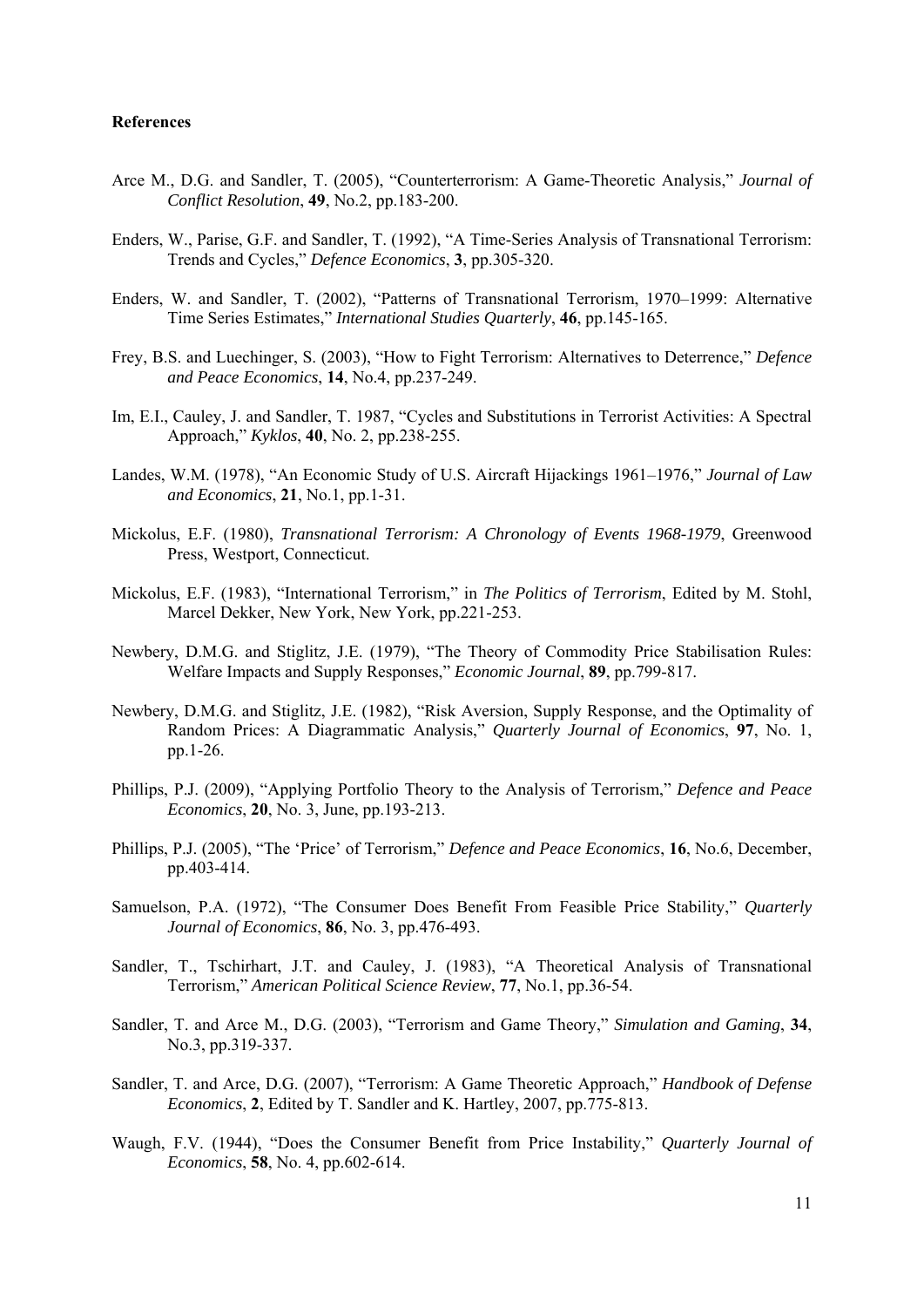Weimann, G. and Brosius, H.B. (1988), "The Predictability of International Terrorism: A Time-Series Analysis," *Terrorism*, **11**, No. 6, pp.491-502.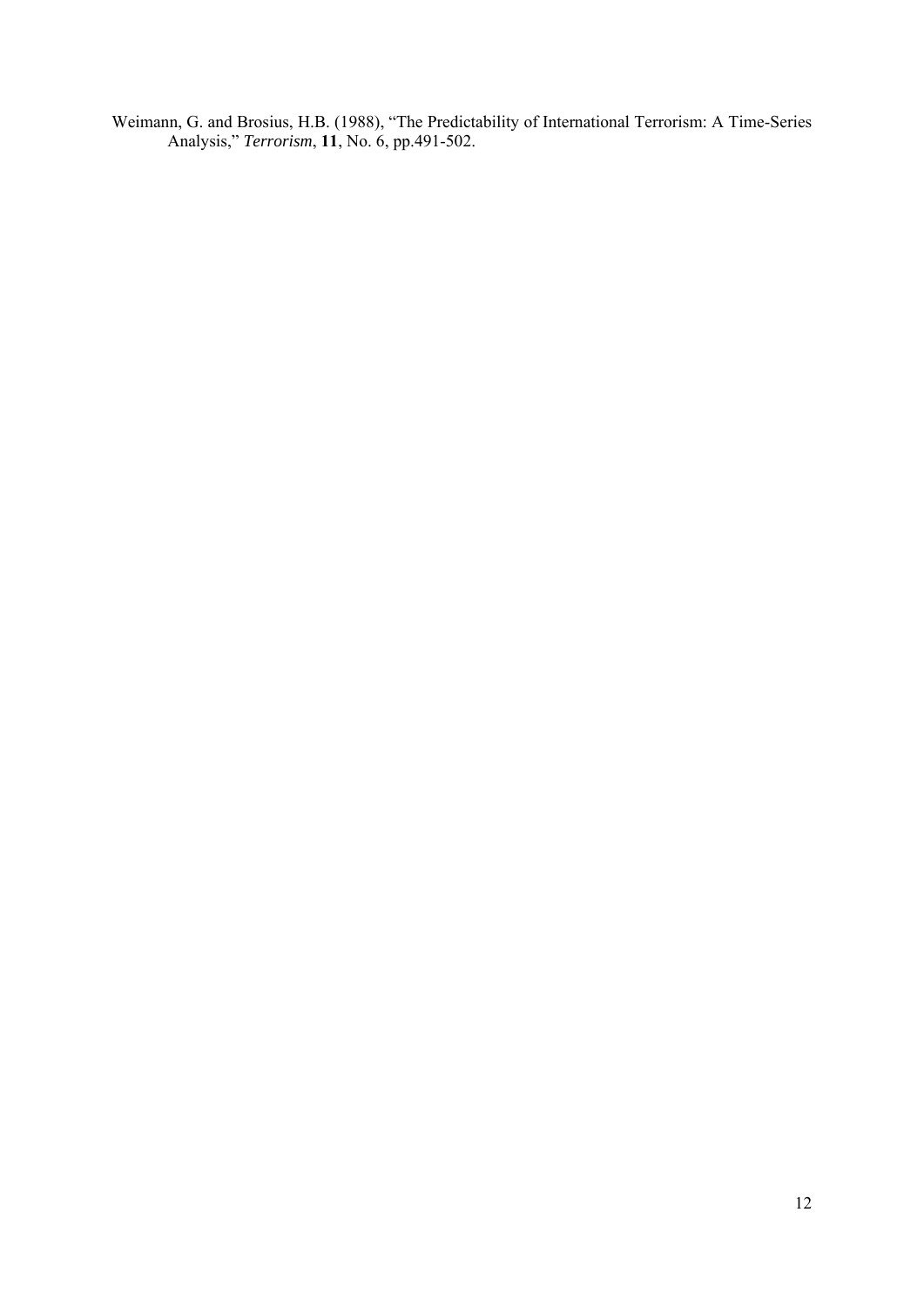



**Figure Two Intertemporal Budget Frontier** 



**Figure Three Distorting the Pattern of Equilibrium**